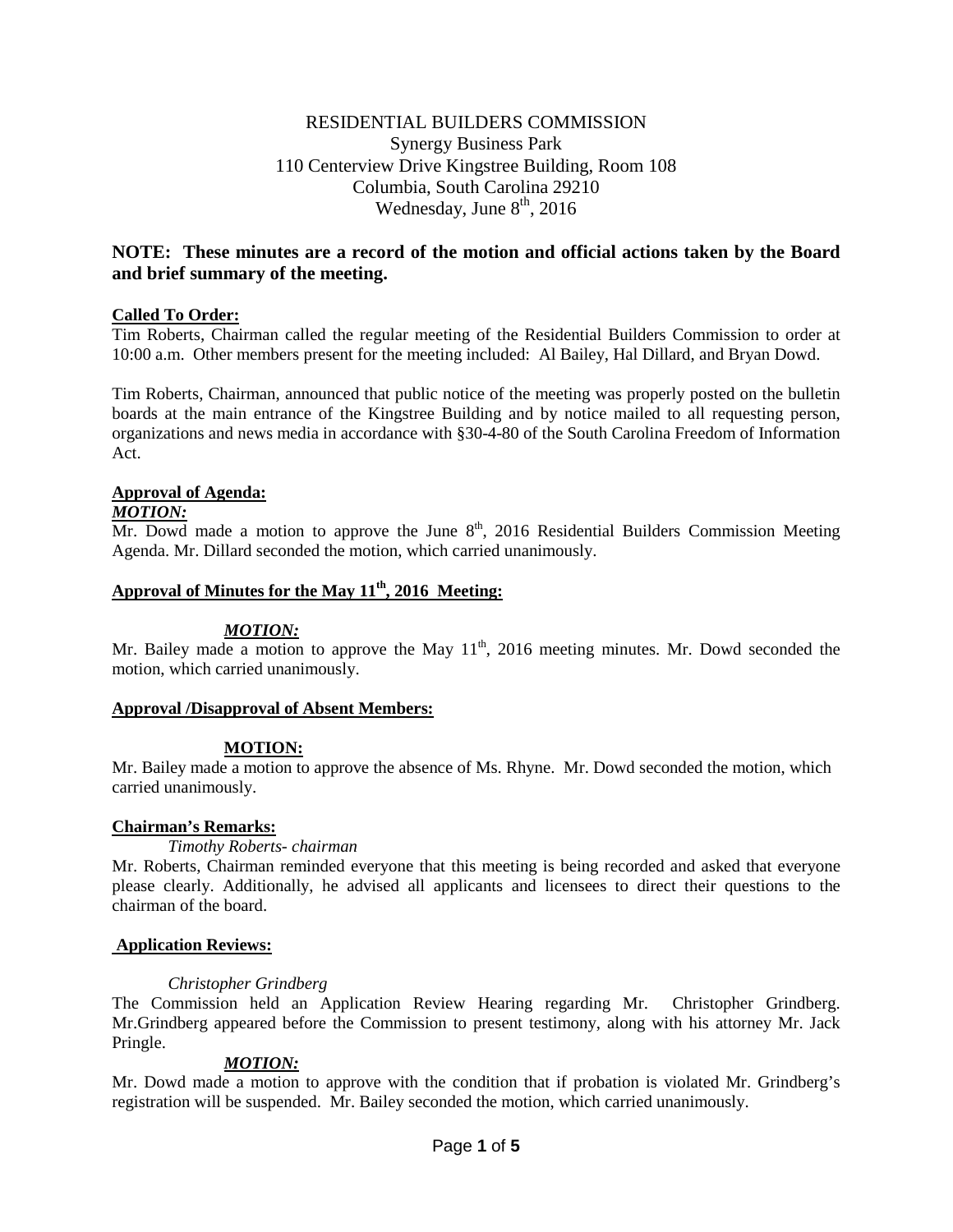#### *Thomas Dorsey*

The Commission held an Application Review Hearing regarding Thomas Dorsey. Mr. Dorsey appeared before the Commission to present testimony and waived his right to counsel. He also presented a witness Mr. Evan Brooks.

### *MOTION:*

Mr. Dillard made a motion to approve allow Mr. Dorsey to sit for the exam. Mr. Bailey seconded the motion, which carried unanimously.

#### *Douglas Walton*

The Commission held an Application Review Hearing regarding Douglas Walton. Mr. Walton appeared before the Commission to present testimony and waived his right to counsel.

#### *MOTION:*

Mr. Bailey made a motion to allow Mr. Walton to sit for the exam. Mr. Dillard seconded the motion, which carried unanimously.

#### *Nicholas S Herron*

The Commission held an Application Review Hearing regarding Mr. Nicholas Herron. Mr. Herron appeared before the Commission to present testimony and waived his right to counsel.

### *MOTION:*

Mr. Dowd made a motion to enter into executive session to receive legal advice regarding Mr. Herron's application. Mr. Bailey seconded the motion, which carried unanimously.

### *MOTION:*

Mr. Dowd made a motion to exit executive session after receiving legal advice regarding Mr. Herron's application. Mr. Bailey seconded the motion, which carried unanimously.

#### *MOTION:*

Mr. Bailey made a motion to allow Mr. Herron to sit for the exam but only after he successfully completed a builder's course to be pre-approved by the Commission's Administrator. Mr. Dillard seconded the motion, which carried unanimously.

#### *Dale Thompson*

The Commission held an Application Review Hearing regarding Mr. Dale Thompson. Mr. Thompson appeared before the Commission to present testimony and waived his right to counsel.

### *MOTION:*

Mr. Dillard made a motion to allow Mr. Thompson to sit for the exam. Mr. Dowd seconded the motion, which carried unanimously.

#### *James Filippone*

*The Commi*ssion held an Application Review Hearing regarding Mr. James Filippone. Mr. Filippone appeared before the Commission to present testimony and he waived his right to counsel.

#### *MOTION:*

Mr. Dowd made a motion to approve Mr. Filippone's specialty registration with the condition that he submit a resolution to the outstanding judgment as well as continue to make payments on the State tax lien. Mr. Dillard seconded the motion, which carried unanimously. Jason Lyda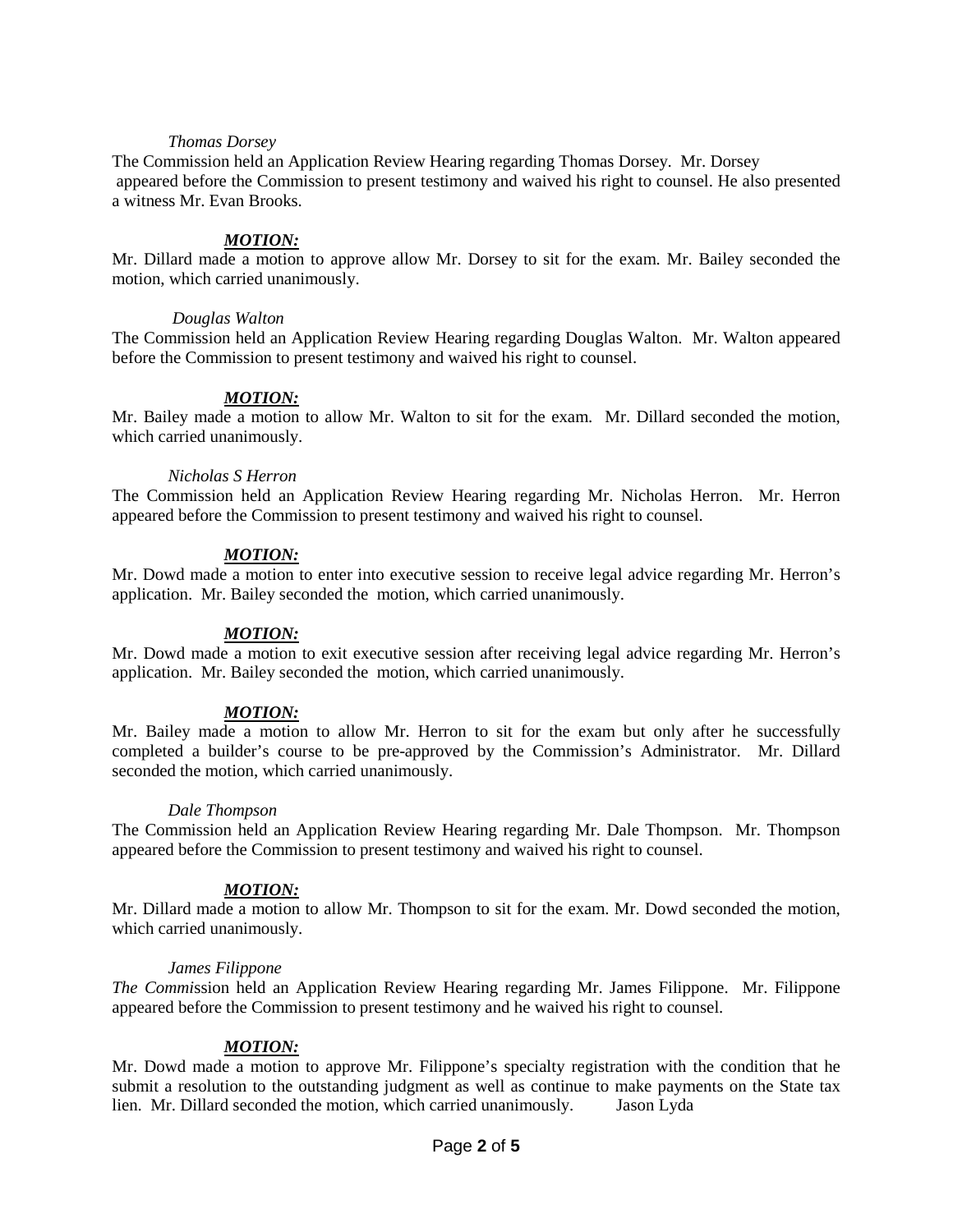The Commission held an application review hearing regarding Mr. Jason Lyda. Mr. Lyda appeared before the Commission to present testimony and waived his right to counsel.

#### *MOTION:*

Mr. Bailey made a motion to allow Mr. Lyda to sit for the exam. Mr. Dowd seconded the motion which carried unanimously.

#### *Ronald Holte*

The Commission held an application review hearing regarding Mr. Ronald Holte. Mr. Holte appeared before the commission to present testimony and waived his right to counsel.

#### *MOTION:*

Mr. Dillard made a motion to approve Mr. Holte's Specialty Registration. Mr. Dowd seconded the motion, which carried unanimously.

#### *Carmen Mufale*

The Commission held an application review hearing regarding Mr. Carmen Mufale. Mr. Mufale did not appear before the commission to present testimony.

### *MOTION:*

No Motions were made.

#### *Howard Charpia*

The Commission held an application review hearing regarding Mr. Howard Charpia. Mr. Charpia appeared before the commission to present testimony and waived his right to counsel.

### *MOTION:*

Mr. Bailey made a motion to approve Mr. Charpia's Specialty Registration. Mr. Dowd seconded the motion which carried unanimously.

#### *Matthew Dubas*

The Commission held an application review hearing regarding Mr. Matthew Dubas. Mr. Dubas appeared before the commission to present testimony, along with a witness Mr. David C. Smith and waived his right to counsel.

### *MOTION:*

Mr. Bailey made a motion to approve Mr. Dubas' Specialty Registration. Mr. Dillard seconded the motion, which carried unanimously.

#### *Lee Walker*

The Commission held an application review hearing regarding Mr. Lee Walker. Mr. Walker did not appear before the commission to present testimony.

#### *MOTION:*

No motions were made.

#### *Lateef Ravenell*

The Commission held an application review hearing regarding Mr. Lateef Ravenell. Mr. Ravenell appeared before the commission to present testimony and waived his right to counsel.

### *MOTION:*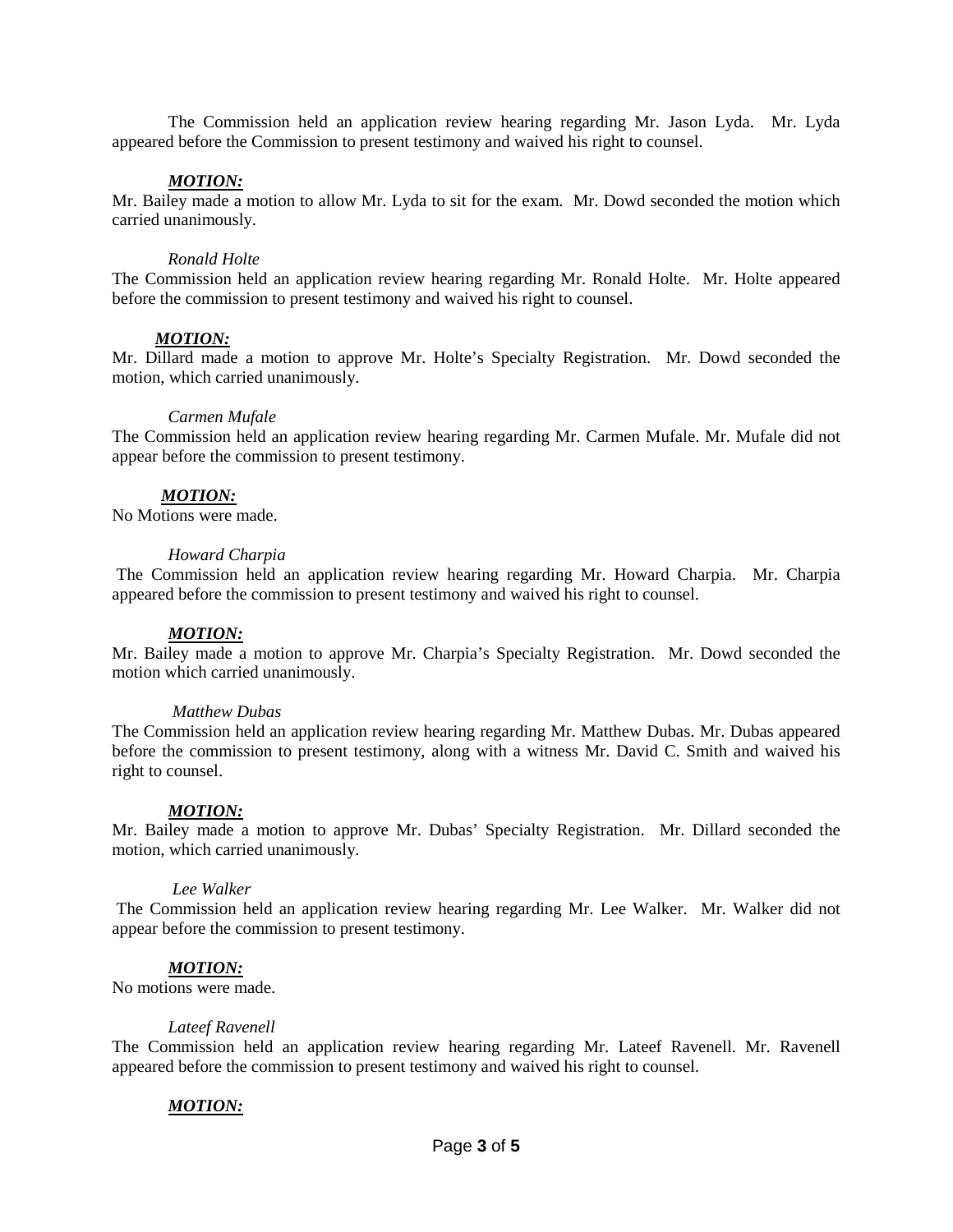Mr. Bailey made a motion to approve Mr. Ravenell's Specialty Registration. Mr. Dowd seconded the motion, which carried unanimously.

### **Final Order Hearings:**

*John Cornett Case# 2013-599*

The Board held a Final Order hearing regarding Mr. John Cornett.

### *MOTION:*

Mr. Dowd made a motion to uphold the Hearing Officer's Recommendation. Mr. Dillard seconded the motion which carried unanimously.

### *Mr. James Oakley Case# 2015-32*

The Board held a Final Order hearing regarding Mr. James Oakley. Mr. Bailey recused himself due to his service as the hearing officer.

### *MOTION:*

Mr. Dillard made a motion to uphold the Hearing Officer's Recommendation. Mr. Dowd seconded the motion which carried unanimously.

### **Memorandum of Agreement**

#### *Mr. Stephen Hunter Case# 2013-29; 2014-261; 2014-387*

Stephen Hunter was present and sworn in. Mr. Hunter was represented by counsel Mr. Frederick Hall III, Esq. Ms. Erin Baldwin Esq. represented the State. Ms. Stacey Hewson, Esq. recused herself and Ms. Darra Coleman, Esq. served as counsel to the Commission. Mr. Hunter answered questions from the Board. Ms. Baldwin requested that the Board accept the Memorandum of Agreement (MOA).

#### *MOTION:*

Mr. Bailey made a motion to accept the Memorandum of Agreement and fines of five hundred dollars (\$500.00) for each violation of §40-59-110 and §40-1-110 for a total fine of one thousand dollars (\$1,000.00) Mr. Dowd seconded the motion which carried unanimously.

#### **Administrator's Report and Recommendation for Bond Claim:**

*George Steiner Case# 2015-78*

Ms. Janet Baumberger, Administrator to the Residential Builders Commission, brought a request to approve the amount and bond claim for case # 2015-78. Mr. Steiner did not appear before the Commission present testimony.

### *MOTION:*

Mr. Bailey made a motion to approve the Bond Claim in case # 2015-78 in the amount of eight thousand dollars and no cents (\$8,000). Mr. Dowd seconded the motion which carried unanimously.

### **Administrator's Remarks:**

No remarks were made.

#### *MOTION:*

Mr. Bailey made a motion to enter into executive session. Ms. Holly Beeson, Darra Coleman and Janet Baumberger were included in the executive session. Mr. Dowd seconded the motion which carried unanimously.

#### *MOTION:*

Mr. Dowd made a motion to exit executive session. Mr. Bailey seconded the motion which carried unanimously.